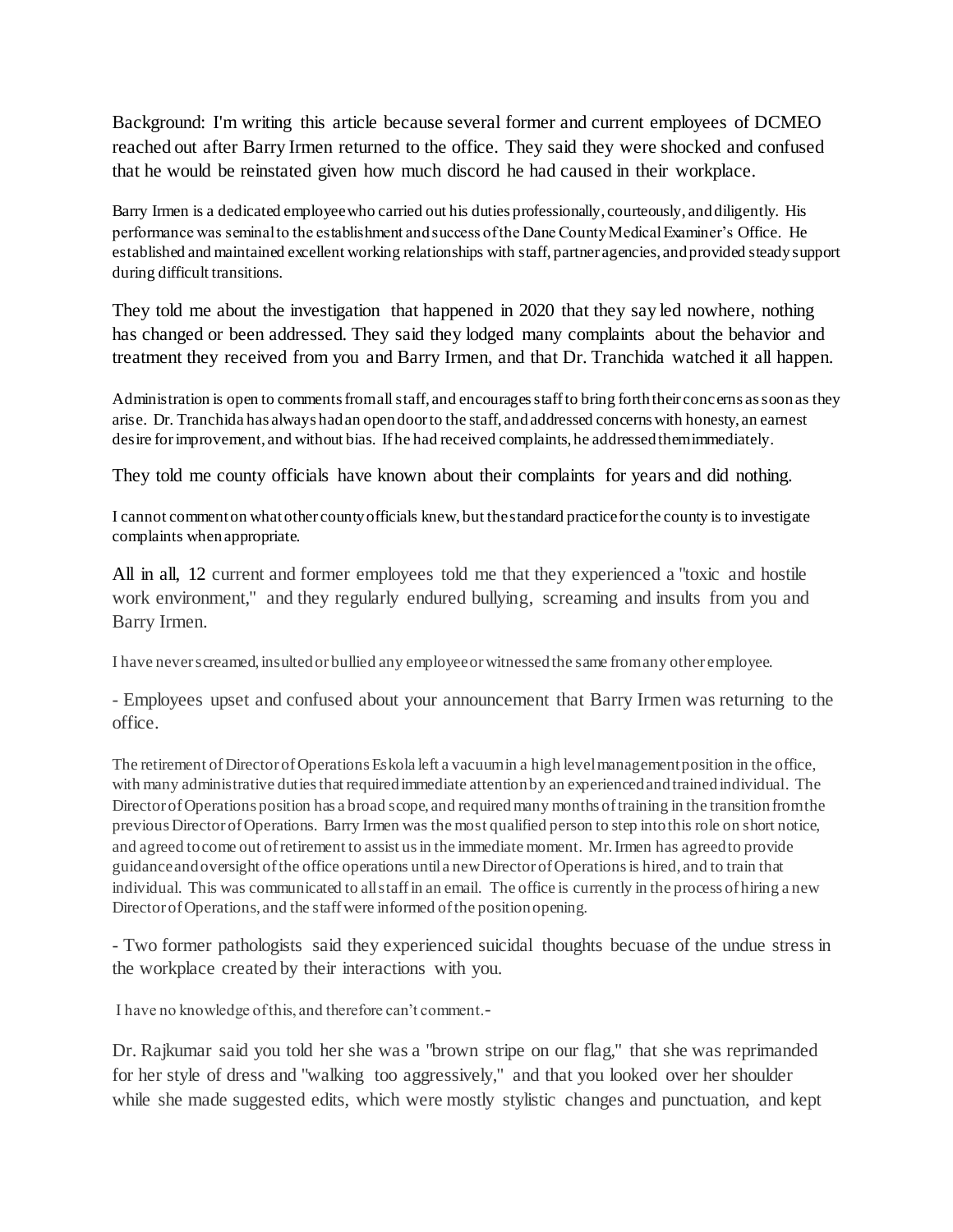her in the office until the early morning hours to do so. She said she once worked 35 days in a row and became so tired she scratched her car on the side of a dumpster in the work parking lot.

I have never referred to Dr. Rajkumar as a "brown stripe on our flag", or made any similar comment to any employee. I have never told Dr. Rajkumar or any employee that they were "walking too aggressively".

Dane County MEO has a dress code policy, which stipulates protective clothing for scene investigation and morgue work, as well as professional attire for the office. Employees are informed of this policy and provided a copy.

Peer reviewis a professional standard the DCMEO implements to ensure consistency in the wording of cause and manner of death determinations, consistency in detail of autopsy findings, and to meet quality assurance requirements. In instances when reports are urgently requested by the court, these cases are prioritized for completion, and pathologists are expected to meet these deadlines.

Pathologists are scheduled to work Monday through Friday, with equally distributed weekend coverage and assigned time for report completion. Staff are encouraged to communicate their concerns about the schedule, and to immediately notify administration if they feel they are unable to effectively perform their duties.

Rajkumar told me she invoked a safe word - banana - to de-escalate arguments with you. She said she left because she had suicidal thoughts and was diagnosed with "circumstantial anxiety and depression" because of working with you.

We encourage and expect an open dialogue conducted in a professional manner, and acknowledge that employees have varied learning styles and preferences. We proactively encourage employees to communicate those preferences. To her credit, Dr. Rajkumar was proactive in sharing her communication preferences.

Employee health information is protected information.

- Dr. Breslauer said that when they asked you why Rajkumar left, you told them she had a "psychotic break" and drove her car into the building.

Employee health information is protected information. I did not discuss Dr. Rajkumar's accident, nor use the words "psychotic break" in reference to anyemployee.

- Dr. Breslauer said you "maliciously" and frequently misgendered them throughout their employment. Once walking into a conference room where they were sitting with other women and greeting the entire group: "Hello, ladies."

The DCMEO staff strive to maintain an inclusive work environment. Staff self-corrected or were reminded ifthey erroneously misgendered Dr. Breslauer. Upon initial hire, we discussed Dr. Breslauer's pronoun preferences, asked their guidance on informing the staff of their preferences, and also asked for their patience and forgiveness as we included this in our lexicon. Although I have accidentally misgendered Dr. Breslauer, I never did so "maliciously". I apologized whenever I caught the mistake or it was pointed out, and asked for them to continue to correctme if I made such a mistake.

- Breslauer said their medical opinions were regularly rejected, she was overworked, stressed and began having suicidal thoughts. She asked repeatedly for time off to see a counselor, but since there was no available coverage, she was not able to seek support. She left because of her negative interactions with you.]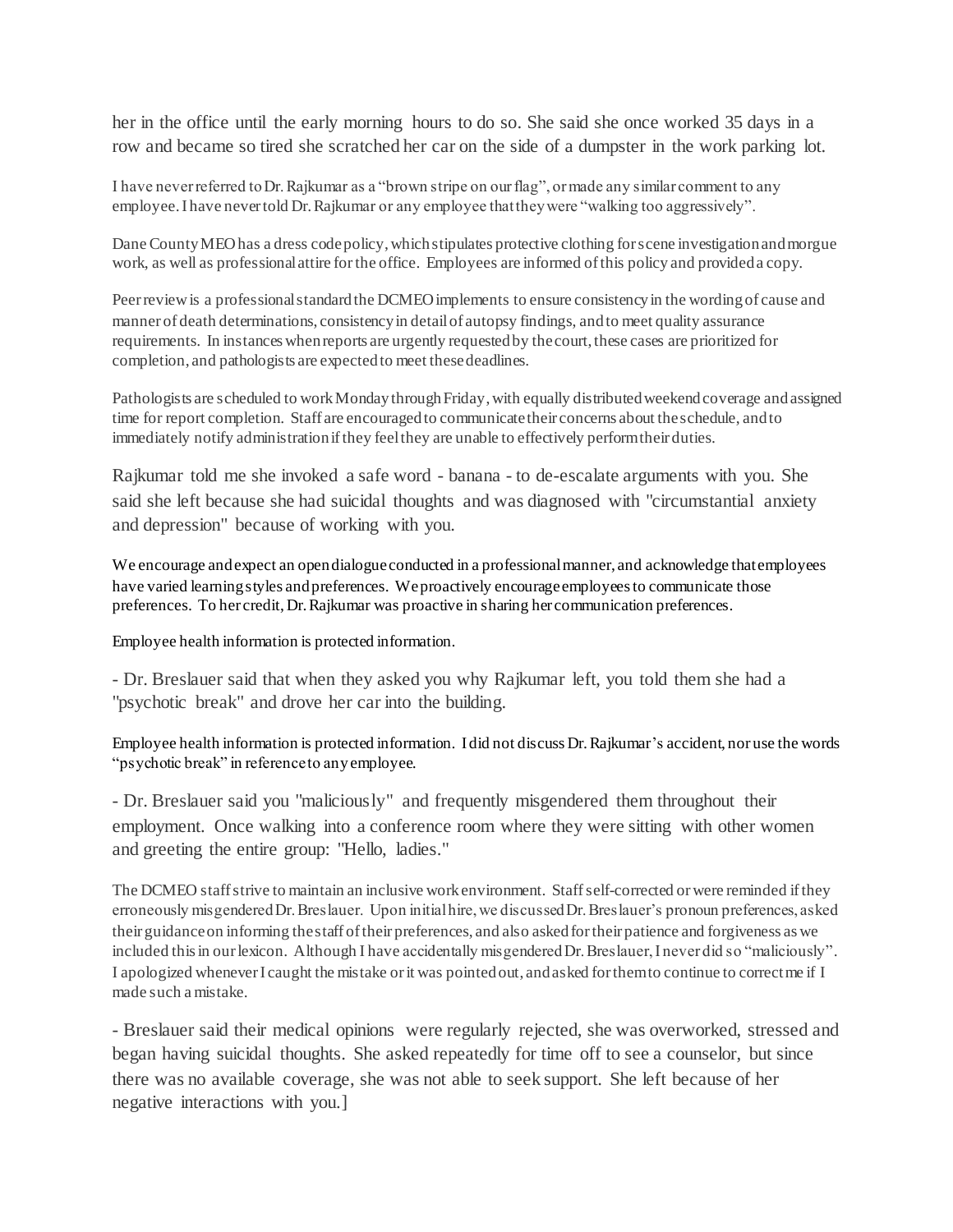Any staff member who expresses a desire for help is directed to the Employee Assistance Program. No pathologist has ever been denied sick leave or a vacation request. We work diligently with pathologists to address their workload, and have made changes to the call schedule, the autopsy service, and the number/type of cases assigned to one pathologist. Schedules are mutually agreed upon before implementation.

Medical opinions are never rejected, though pathologist's questions are always answered. Cases are peer reviewed and constructivecriticismor direction may be provided; this is also described above.

Dr. Breslauer cited caseload, and other demands of the office as the major stressors to their work-life balance, and their decision to leave. We appreciated Dr. Beslauer's work so much, that we offered thema LTE (limited term position) to address these concerns, which they considered. Unfortunately, they decided this would not meet their financial obligations.

- Employees reported a current backlog of hundreds of cases and families waiting for death certificates.

The focus of case completion must always be to provide accurate and detailed diagnosis for the determination of cause and manner of death, as the implications to families and the court demand no lesser degree of care. If possible, death certificates are issued before reports are completed.

- Employees said DCMEO continues to do Brown County autopsies without a current IGA.

The final details of the Brown County IGA were dependent on the hiring of a pathologist to staff the Brown County building, the start date of said employee, as well as the opening of the new building, which were not solidified before the end of 2021. The IGA will be completed in the coming weeks as staffing, caseload and scheduling for the Brown Office is finalized. The Brown County Director of Administration is aware of these circumstances.

- Investigators and pathologists told me the reason they left DCMEO was because of the poor treatment they received from you and Barry Irmen. They say the workplace environment is the reason the paths keep leaving.

Pathologists who selected to leave the office have cited a myriad of reasons including the caseload, desire not to be on call or respond to scenes, family obligations, and life changes. We continue to have positive relations with several of the pathologists who left. One pathologist has returned this year as an LTE.Another pathologist had returned several times as an LTEbefore the COVID pandemic.

- Laurie Parisey, former Ocanto Chief DME, said you and Irmen once went to her home and yelled at her in her living room because you were upset she called a funeral home too soon.

Director Irmen and I met with Mrs. Parisey in her home at her request to discuss a breach of policy. The tone of the conversation was even, and neither I nor Director Irmen raised our voices or "yelled" at Mrs. Parisey. As I recall, Mrs. Parisey contested the direction, but acknowledged the mistake and accepted this was the expected protocol moving forward. The conversation ended amicably.

- Jeff Jansen, former interim ME for Brown, and Al Klimek said during the transition to working with Dane all of Brown, Door and Ocanto's DMEs left because they were unhappy with how you and Barry Irmen were treating them.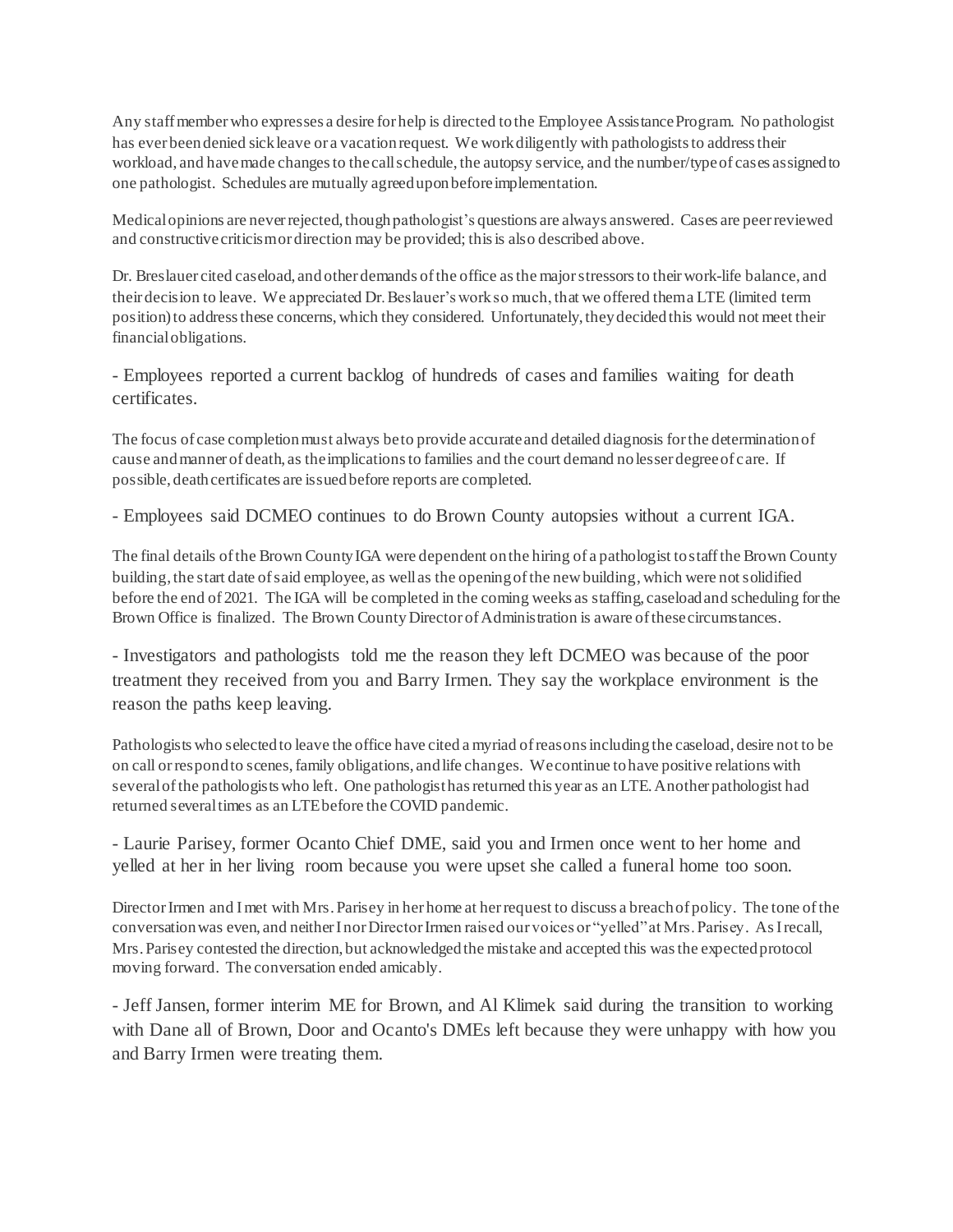Hiring decisions of the Brown County staff at the time of the transition, specifically Mr. Jansen and Mr. Klimek, was determined by Brown County. The standards implemented were in accordance with guidelines by the NIJ and ABMDI for death scene investigation, and required rigorous practice to ensure quality forensic investigation. We worked diligently to provide the staff with the foundational knowledge and skills to achieve the new standards of investigation. It can be understood that this transition was difficult for the staff, but it was never disrespectful. Although some investigators left early in the transition, several investigators stayed for years afterward.

## - Employees told me Sue Eskola was pressured to leave because of the hostile work environment.

Sue Eskola retired. She did not provide me with a reason. Before accepting the position of Chief Medical Examiner, I took the opportunity to discuss our future work relationships with Ms. Eskola, and sought her counsel. Although we acknowledged that we had different work styles, we also agreed that we complimented each other's styles in a way that would strengthen the office. Ms. Eskola told me that she thought I was the best candidate for the position of Chief Medical Examiner, and stated she would be disappointed if I did not accept. I felt the same about her as the Director of Operations. We anticipated a period of adjustment, but also gave each other the space to make decisions about our commitment to the office without judgement and in accordance with our individual needs. I was always willing to talk with Ms. Eskola about any of her concerns.

- Former investigator Alyssa Lytle said she has been yelled at by both you and Barry Irmen separately and together. She would excuse herself from the meeting and be followed out of the room while the yelling continued.

I have never yelled at Ms. Lytle, or heard this accusation. I have never seen Director Irmen yell at Ms.Lytle, nor heard of this accusation. I have never been in a meeting with Ms. Lytle during which she left, nor have I ever followed her. I have never seen Director Irmen in a meeting with Ms. Lytle during which she left, nor seenMr. Irmen follow her or hear of this accusation.

- Given the generous compensation packages and thoughtful investment Dane County makes in recruiting paths, why do you think 5 paths have come and gone since 2013?

My answer to this is addressed above.

- Have you ever yelled/screamed at, insulted, made racial comments toward or misgendered pathologists? Other employees?

No. I have never yelled or screamed at, intentionally insulted, made racial comments toward or intentionally misgendered any staff.

From your previous email:

They described being "yelled" or "screamed" at by you or Barry Irmen, micromanaged, bullied, intimidated and insulted.

I believe this was repeated in the second email, and is addressed above.